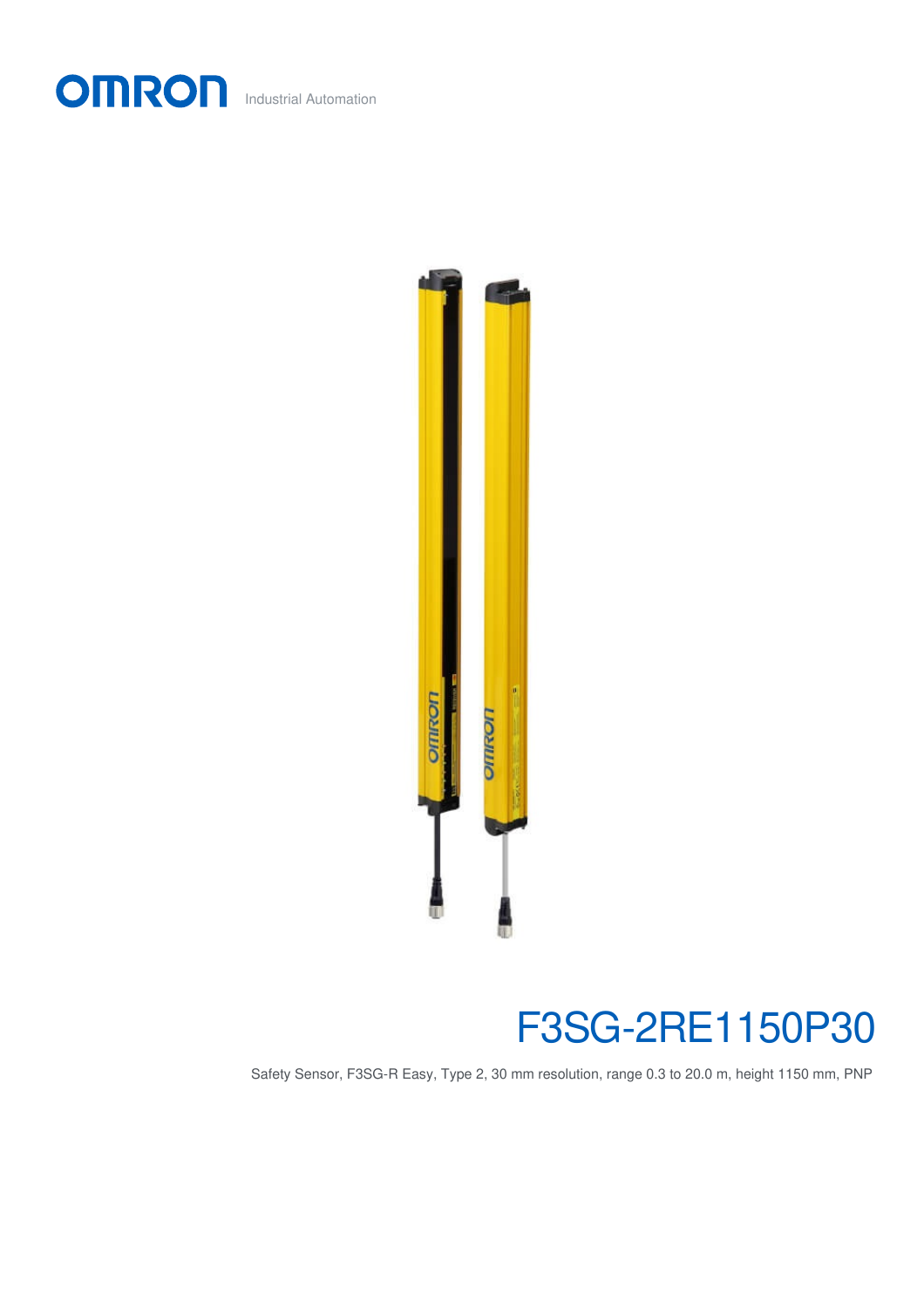## **Specifications**

| Type of safety according to IEC 61496-1                  | $\mathbf{2}$                                       |
|----------------------------------------------------------|----------------------------------------------------|
| Type of protection                                       | Hand protection                                    |
| <b>Detection capability</b>                              | 30 mm                                              |
| Safety field height                                      | 1150 mm                                            |
| Beam gap                                                 | 20 mm                                              |
| <b>Number of beams</b>                                   | 56                                                 |
| Number of protected semiconductor outputs                | $\overline{c}$                                     |
| Number of semiconductor outputs with signalling function | $\mathbf 0$                                        |
| <b>Maximum safety range</b>                              | 20 m                                               |
| <b>Minimum operating distance</b>                        | 0.3 <sub>m</sub>                                   |
| <b>Response time</b>                                     | 7 ms                                               |
| Cascadable                                               | $\boldsymbol{\mathsf{x}}$                          |
| With muting function                                     | $\pmb{\times}$                                     |
| With beam coding                                         | $\pmb{\times}$                                     |
| Type of switching output of the OSSD                     | <b>PNP</b>                                         |
| <b>Key features</b>                                      | Fast response (ON/OFF applications), Simple wiring |
| Suitable for safety functions                            | $\checkmark$                                       |
| Scope of delivery                                        | Transmitter and receiver                           |
| Wavelength of the sensor                                 | 870 nm                                             |
| <b>Connection method</b>                                 | M12 pigtail Smartclick connector                   |
| <b>Supply voltage DC</b>                                 | 19.2-28.8 V                                        |
| Voltage type                                             | $\mathsf{DC}$                                      |
| Max. output current at protected output                  | 300 mA                                             |